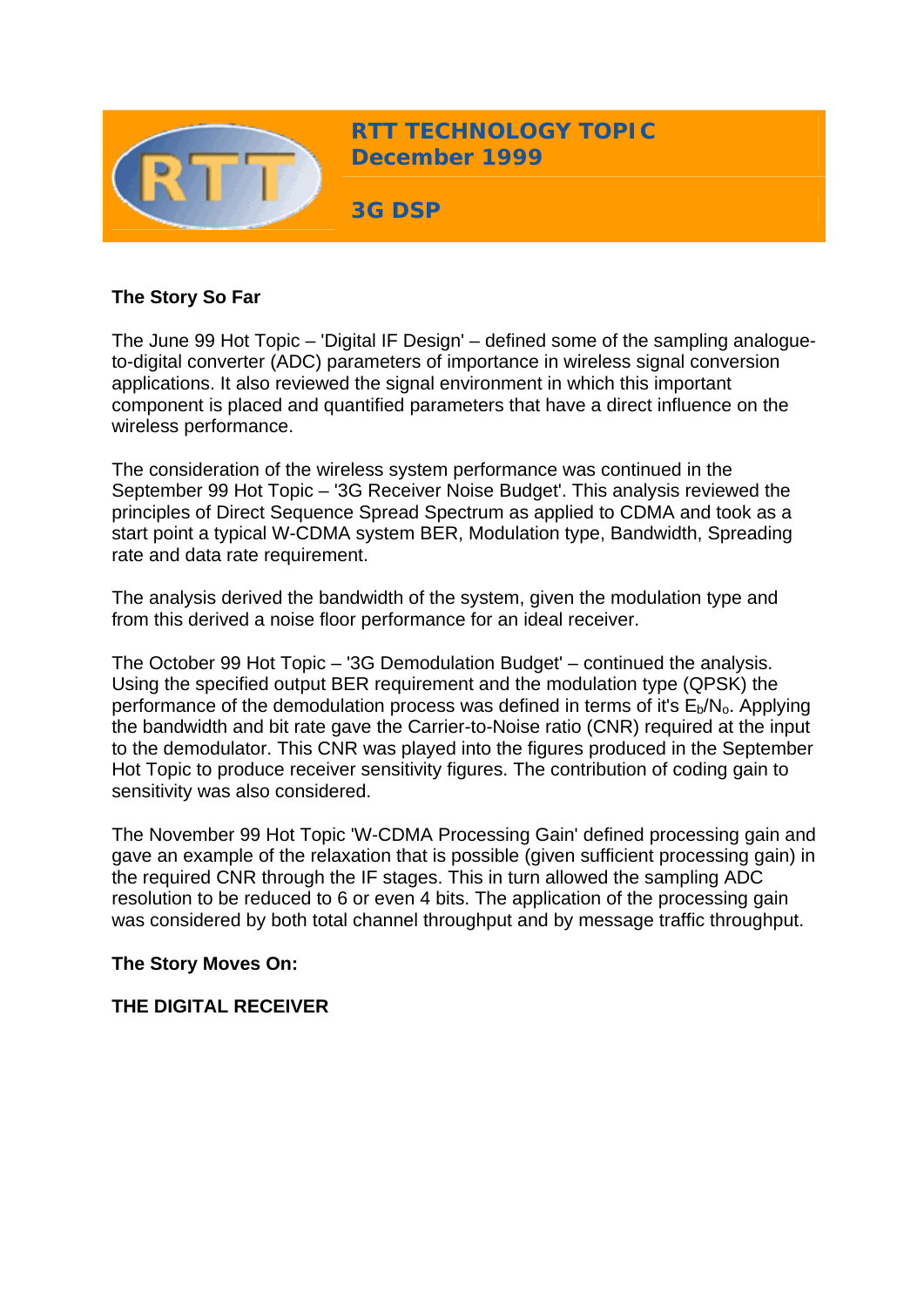

So far these topics have addressed the signal processing parameters principally in terms of ADC and demodulator performance. However, if improved performance, ie sensitivity, selectivity, cost, is to be achieved, the RF and IF processing before analogue to digital conversion must be considered in detail. Equally, the processing after signal conversion must be considered in detail if 'best performance' is to be obtained.

In traditional analogue design the gain/noise budget has had the objective of presenting a good quality CNR signal to the demodulator.

The digital IF process puts an ADC in the IF strip. This now creates a new set of criteria to meet for the designer.

Any ADC has a minimum quantization level, ie the smallest level signal that can be 'seen' by the ADC, the minimum input signal must reach at least this level in order to be converted. The approach is to ensure that the noise floor of the Signal-to-Noise Ratio (SNR) input signal reaches at least this level. If the noise 'dithers' across a quantizing level then the benefits of an improved Spurious Free Dynamic Range (SFDR), as discussed in the June Hot Topic will be obtained.

So, the gap between the downconverted (IF) signal SNR and the minimum quantization level can be used to define the IF gain required prior to digital conversion. If this simple approach is taken it has the disadvantage of increasing the in band noise level. An alternative approach is to inject out-of-band noise into the signal path to raise the level of the signal. The out-of-band noise can be recognised as such by the DSP function after digitisation and so ignored or removed from the signal. In this way the quality of the in-band (on channel) signal is preserved.

The design approach to achieve this must be carefully considered and must be tailored to suit the particular ADC and levels in question.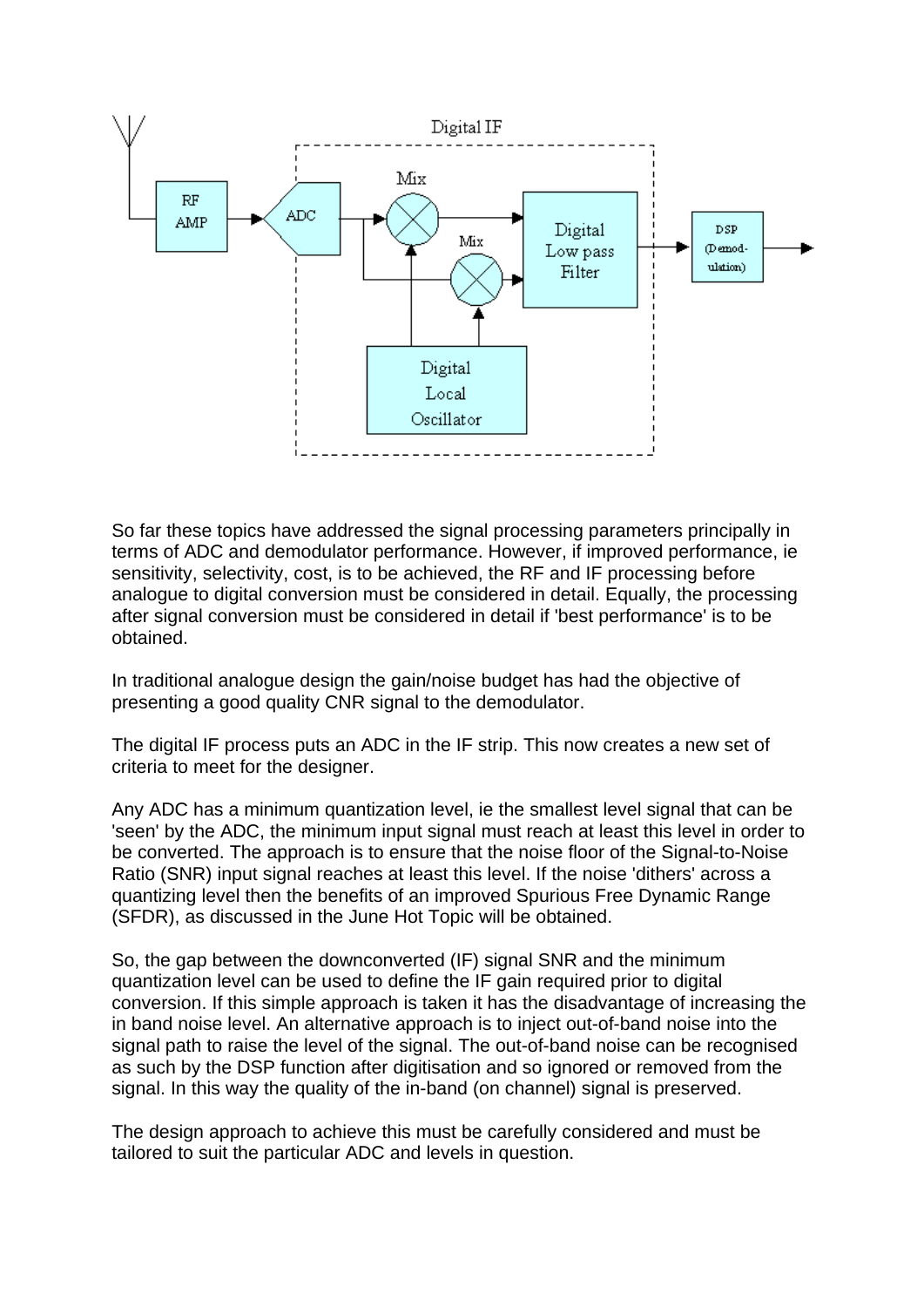After digitisation the samples must be processed to obtain the original baseband data.

# **THE DIGITAL IF**



Centre Frequency DC to Fs/2

The samples are passed to a pair of digital mixers or multipliers where they are multiplied by the output from a digital oscillator. The digital oscillator generates precise [eg 32 bits precision (or greater)] digital value samples of both a sine and cosine wave. As the oscillator is clocked with the same clock (Fs) as the ADC the sine/cosine samples are generated at the same time as the A to D sample conversion takes place.

The effect of multiplying the two information sets (RF and LO) together is to shift the complete Fs/2 to Fs band in frequency. By varying the LO frequency around 0 Hz any narrowband (or wideband) part of the down converted spectrum may be placed at 0 Hz. The waveform must be processed in terms of its I and Q components in order to maintain the integrity of both the 'positive' and 'negative' frequencies.

The down converted I and Q samples are still at the ADC sample rate. The signal must now be processed to extract the modulation bandwidth. This filtering function is referred to as decimation and is the application of a finite impulse response (FIR) filter to the signal samples to reduce the bandwidth. As there is a bandwidth reduction there is a reduction in noise energy content and a consequent improvement in SNR. The low pass filter action is at a reduced frequency and so the decimation rate can be performed at a Nyquist frequency related to the filter bandwidth.

The output from this process may be taken as either a complex I and Q signal or as a 'real' signal.

Choices of ADC sampling frequency, ie Nyquist band positioning must be carefully considered in order to minimise the effects of aliased in-band products produced by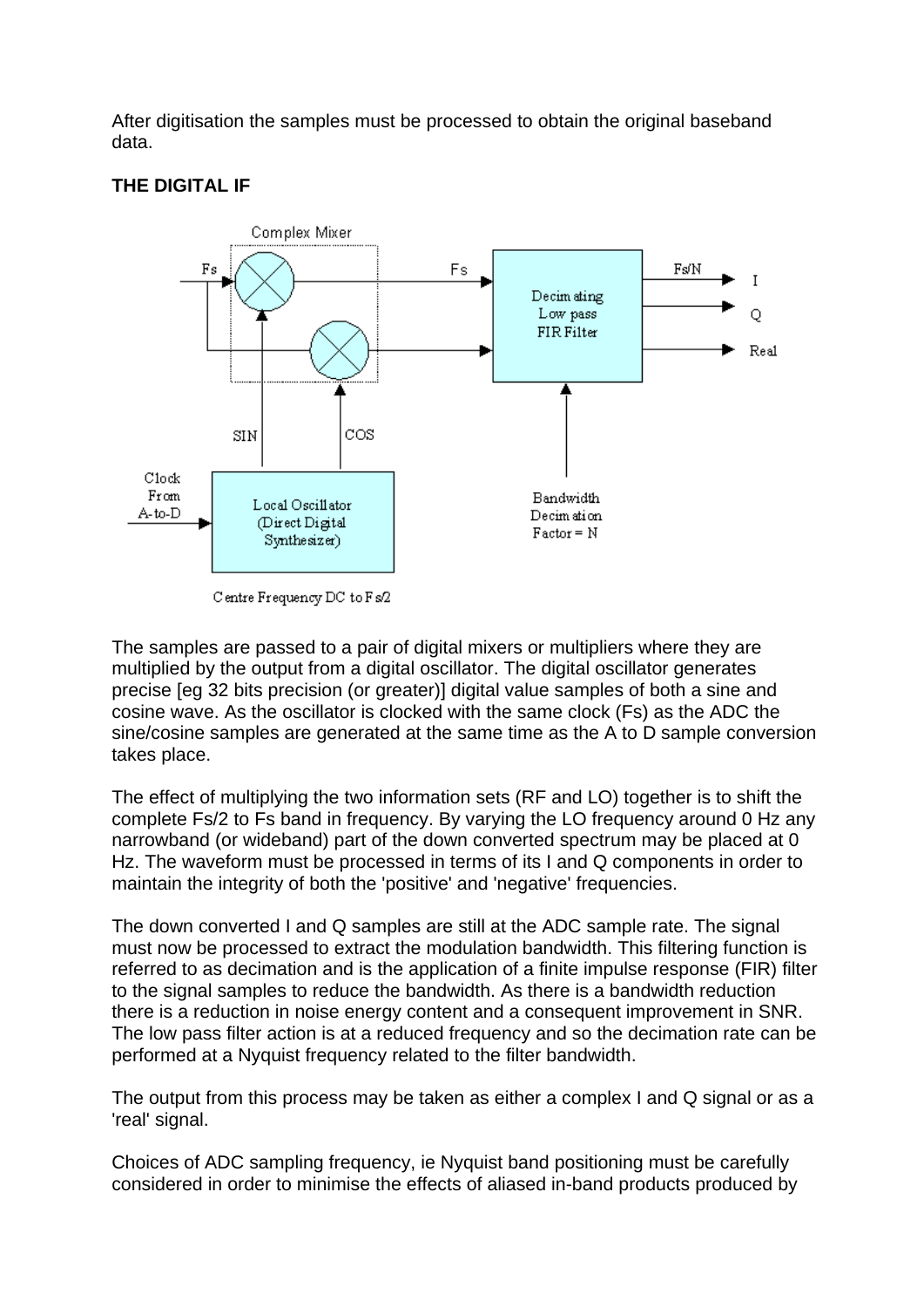inevitable non-linearities in all parts of the system.

Also, the generation of AGC and AFC feedback information is a considerable design challenge given the wide dynamic range of data processed in modern wireless communications.

There are basically two design jobs to do in wireless – design a base station transceiver and design a handset (terminal or wireless appliance). In the past, these two design jobs have often been regarded as separate tasks with little or no commonality.

This is changing for three reasons – firstly, base stations are becoming smaller with lower power output, secondly there is a need to reduce costs – common silicon across the base station and handset would help and thirdly, handsets are having to support highly variable data rates – something which only base stations have had to process in the past.

The design and technology approach used in base stations is only prevented from being adopted in handsets by the DC power consumption. However, as the efficiency of semiconductor processes and integration scales improve, the reducing power consumption of previous 'base station only' techniques make these solutions viable for the handset.

Digitally sampled IFs were first seen in base station applications, where the approach was to use a conventional RF front end with the necessary system bandwidth, eg 25 MHz, followed by the traditional IF approach of filtering the bandwidth with analogue filters (SAW or ceramic) down to a single modulation bandwidth channel, eg GSM 200 kHz. This single narrow bandwidth channel could then be digitised with an ADC at typically ten or twenty million samples per sec (Msps). As the channel carried only one signal, automatic gain control (AGC) could be applied in order to reduce the dynamic range of the signal and so reduce the resolution requirement of the ADC from 16 or 18 to 8 or 10 bits.

While this approach was being engineered into base stations the handset was still using a traditional hardware IF and demodulator process. The only application of ADCs in the handset came after demodulation at baseband frequencies.

Base station design is now adopting a wide band approach where the RF front end is still of system bandwidth but the output of the down converting mixer is also full bandwidth. This full system bandwidth is then applied to a very high performance ADC. The whole digitised bandwidth is then presented to a powerful DSP (or part FPGA) in order to tune/filter individual channels as well as demodulate, de-interleave and decode the data.

As multiple channels are processed simultaneously it is not possible to generate an AGC function as in the single system, as weak signals may be lost if the gain is reduced. This minimisation (or removal) of the AGC also means that strong signals are less attenuated, ie the RF section and ADC require a larger dynamic range. The receiver front end must be designed with considerably greater 'head room' (but not at the sacrifice of sensitivity) and the ADC must have a larger number of bits and